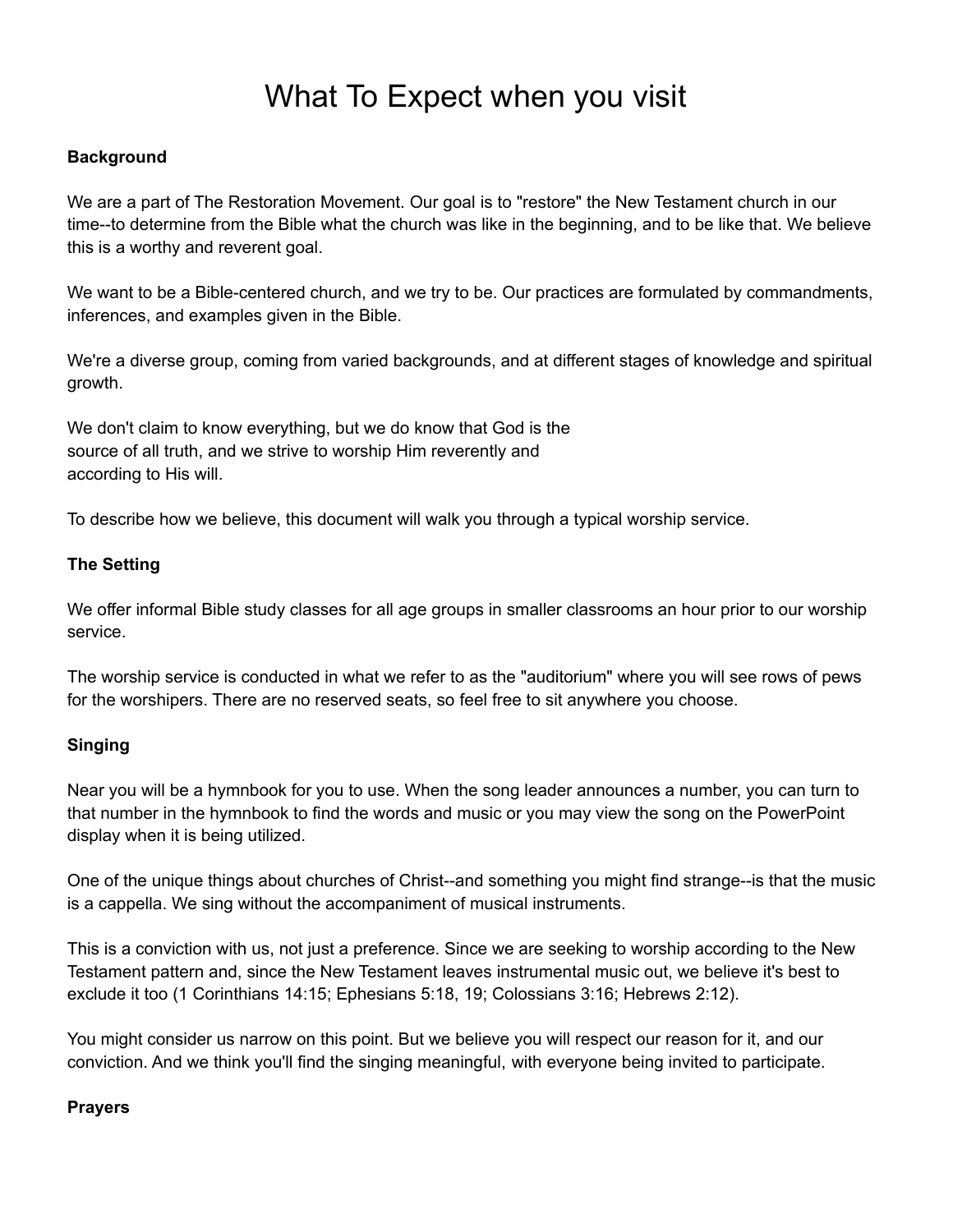We will conduct several prayers during the service. And we might have special prayers for specific needs and requests.

## **Preaching**

You will notice that the preacher doesn't have a title. He won't be referred to as Pastor or Reverend. He will probably be referred to as brother or mister, or possibly just by his first name.

He won't be wearing any ecclesiastical vestments to set him apart. The reason for this is that the Bible teaches the priesthood of all believers--that we are all equal (Matthew 23:8-12; Galations 3:26-28; 1 Peter 2:5,9).

The sermon will likely be from 20 to 30 minutes long. We think you will find it refreshingly Bible-centered.

## **Invitation**

At the close of the sermon, the preacher will extend an invitation. This is simply an expedient time to invite those who need to do so to make a commitment or request prayers of forgiveness and support.

He will encourage those who wish to respond to come to the front of the auditorium while the congregation sings a hymn.

Don't feel ill-at-ease during this invitation. You will not be singled out in any way.

There may be several who respond, or none. Some might respond for baptism, some to confess sins, or some to ask for prayer for a specific need.

If anyone responds for baptism, you will witness the baptism during the service. The baptism will be by immersion (Acts 8:35-39; Romans 6:3,4; Colossians 2:12), and it will be for remission of sins (Acts 2:38).

# **The Lord's Supper**

If you visit on a Sunday, the Lord's Supper will be included in the service. Churches of Christ observe this memorial every first day of the week.

Again, the reason for this observance is our desire to follow New Testament teaching. The first century church celebrated this observance on the first day of the week (Acts 20:7).

During this memorial, plates containing unleavened bread will be passed. The bread symbolizes the body of Jesus (1 Corinthians 11:23-25). Each Christian will break off a piece of the bread and eat it.

Next, trays filled with small cups will be distributed. The cups will contain the "fruit of the vine" (grape juice) to symbolize the blood of Jesus. Each Christian will drink the contents of one of the cups.

If you choose not to participate, don't be embarrassed. Feel free to just pass the plate or tray to the person next to you.